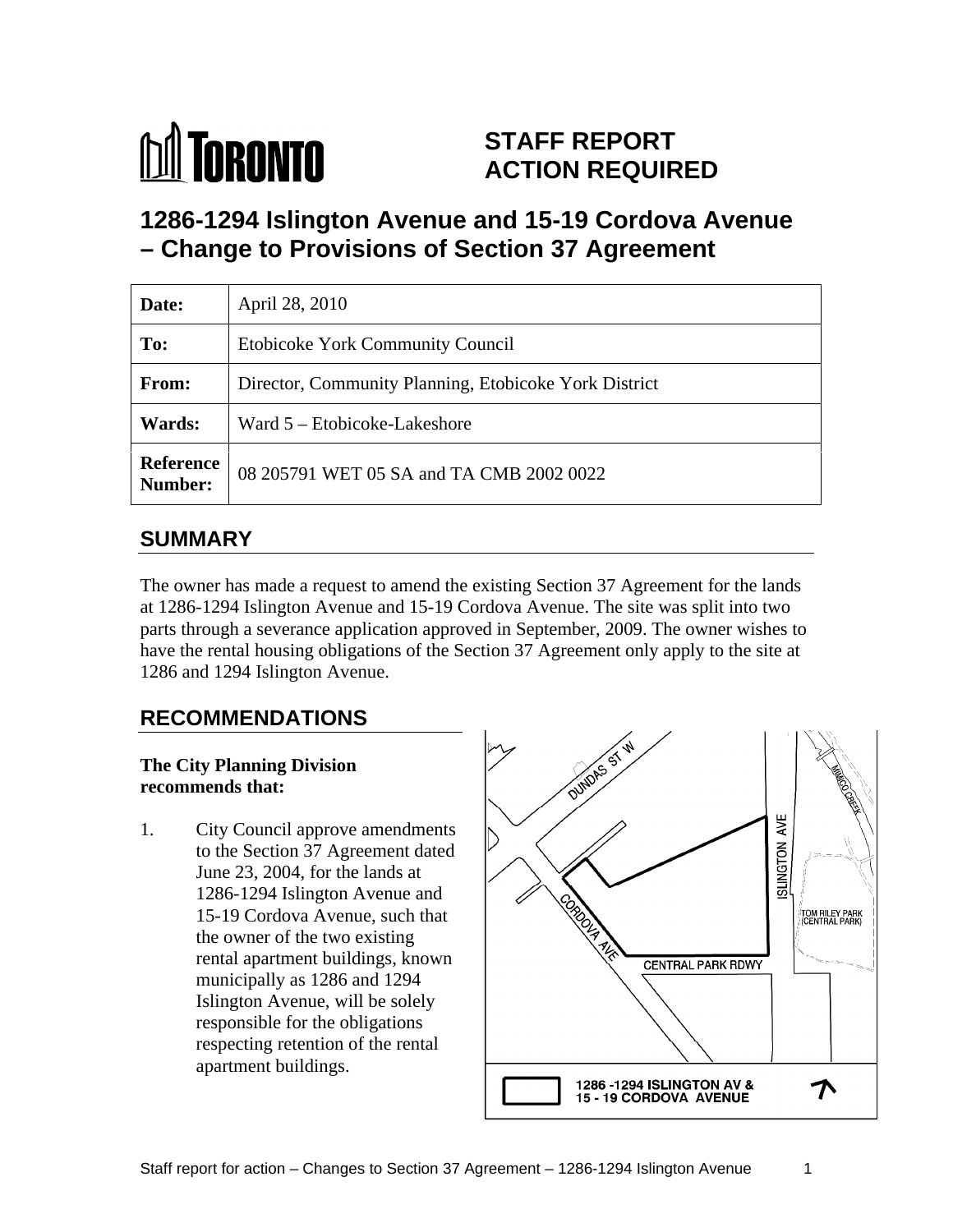2. City Council authorize the City Solicitor to prepare an amendment to the existing Section 37 agreement, generally in accordance with the draft revisions attached to this report as Attachment 2, and in a form satisfactory to the City Solicitor; and take the necessary steps to have the executed agreement registered on title.

#### **Financial Impact**

The recommendations in this report have no financial impact.

### **DECISION HISTORY**

On November 8, 2002, Hollyburn Properties, the owner of the site, applied for Official Plan and Zoning Code amendments to permit a residential development of two apartment towers and townhouses on the western portion of the property containing a surface parking lot and garages. The Site Plan (Attachment 1) identifies the westerly portion of the site as Future Development Site. The parking was provided for the two existing 8 storey rental apartment buildings that occupy the eastern portion of the property, identified as Building Envelope 3 on the Site Plan.

The owner appealed the applications to the Ontario Municipal Board. The City of Toronto and The Toronto District School Board reached a settlement respecting the appeals. Official Plan Amendment 117-2003 and Site Specific By-law 7-2005 OMB were adopted, and a Section 37 Agreement, dated June 23, 2004, was executed and registered on title.

A Site Plan Approval Application was submitted on September 22, 2008 for the existing rental buildings. The proposal made changes to the landscape features and vehicle access to the future development site. Notice of Approval Conditions were issued on December 9, 2009, by the Director of Community Planning, Etobicoke York District. Letters of Credit have been received for on site landscaping, in lieu of providing trees on site and the construction of a median on Islington Avenue.

Applications for Consent to Sever (B29/09EYK) and Minor Variance (A183/09 EYK) were submitted to the Committee of Adjustment and were approved on September 24, 2009. The Consent was to sever the site into two lots so that the Future Development Site could be sold and developed separately. The minor variances were required as a result of the severance and to allow parking behind the landscaped open space facing Islington Avenue.

### **ISSUE BACKGROUND**

The Section 37 Agreement covers the entire site and requires a number of guarantees including the retention of the existing apartment buildings as purpose built rental housing for 20 years after the date that the Official Plan and Zoning Code amendments were enacted.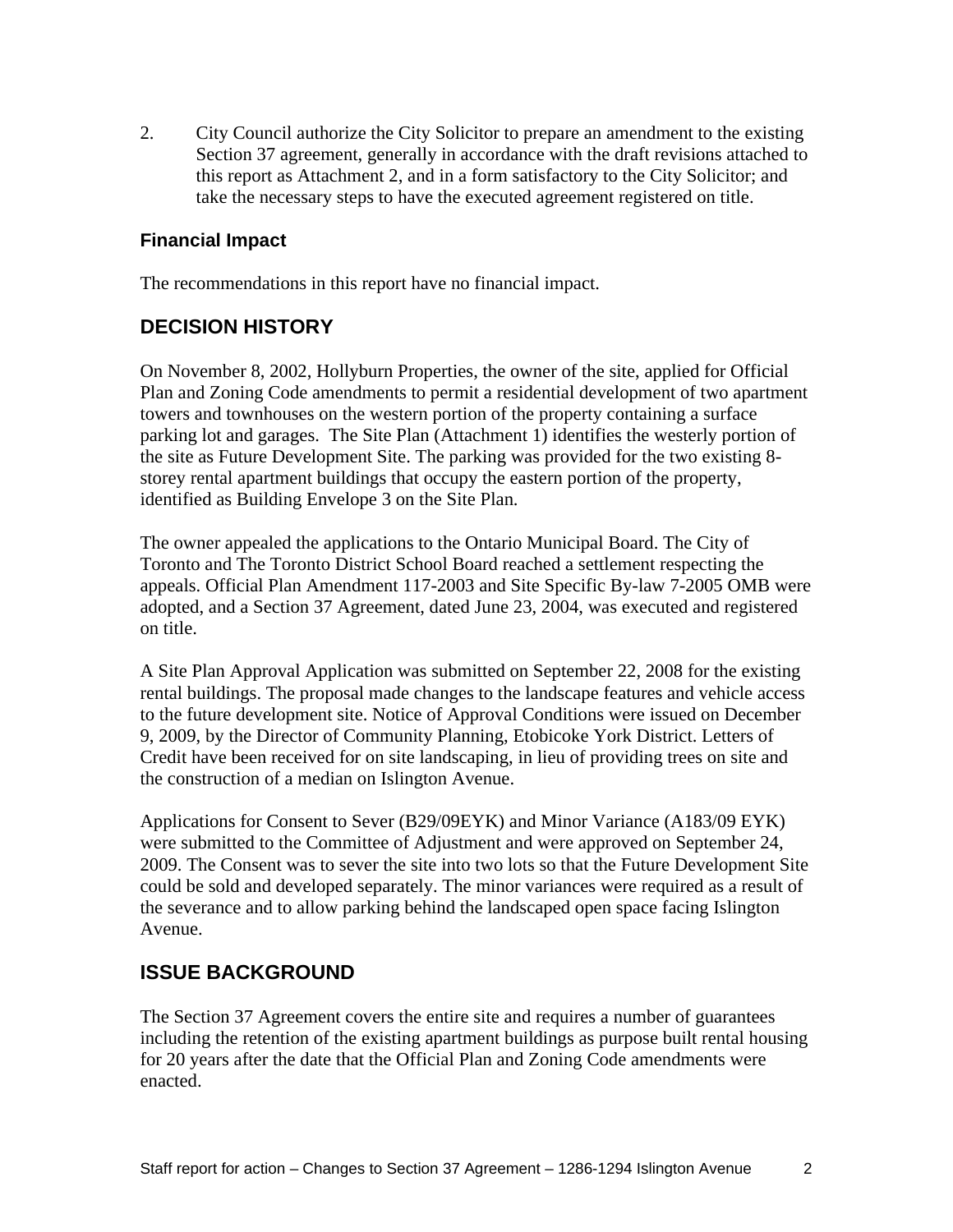Hollyburn Properties wish to sell the Future Development Site and do not want the purchaser to be responsible for retaining the rental units on the existing rental apartments' site. Section 8 of the Section 37 Agreement should be amended so that only the owner of the rental apartment site is responsible for retaining the units as purpose built rentals for 20 years. The Definitions Section should also be amended to identify the two sites.

#### **COMMENTS**

All of the other provisions in the Section 37 Agreement will continue to apply to both the development site and the rental buildings site. Section 8 will only apply to the rental apartment buildings site.

In order to enact these changes, two new definitions should be added to the Section 2 Definitions:

**"Existing Rental Apartments Site"** means the retained site upon which the 2 existing 8 storey rental apartment buildings are located at 1286 and 1294 Islington Avenue.

**"Future Development Site"** means the conveyed site located to the west of the "Existing Rental Apartment Site".

A revised definition should be inserted for Owner:

**"Owner"** means one or more owners who own the Future Development Site and the Existing Rental Apartments Site.

Section 8 should be revised as follows:

- 8.1 The Owner *of the Existing Rental Apartments Site* agrees that there are 154 Existing Rental Units in the two existing rental buildings at the Site.
- 8.2 The Owner *of the Existing Rental Apartments Site* agrees that it shall maintain …..
- 8.3 Following the expiry of the twenty (20) year period noted above, the Owner *of the Existing Rental Apartments Site* shall be entitled to ……….
- 8.4 The Owner *of the Existing Rental Apartments Site* agrees that it shall not demolish, nor shall apply for a demolition permit……..
- 8.5 The Owner *of the Existing Rental Apartments Site* agrees that it shall not apply to the Ontario Rental Housing Tribunal……..

The retention of the rental apartments will now become the sole responsibility of the owner of that part of the site. All owners will be responsible for the rest of the obligations in the Section 37 Agreement. City Planning has no objections to this arrangement as all of the Section 37 requirements still must be met.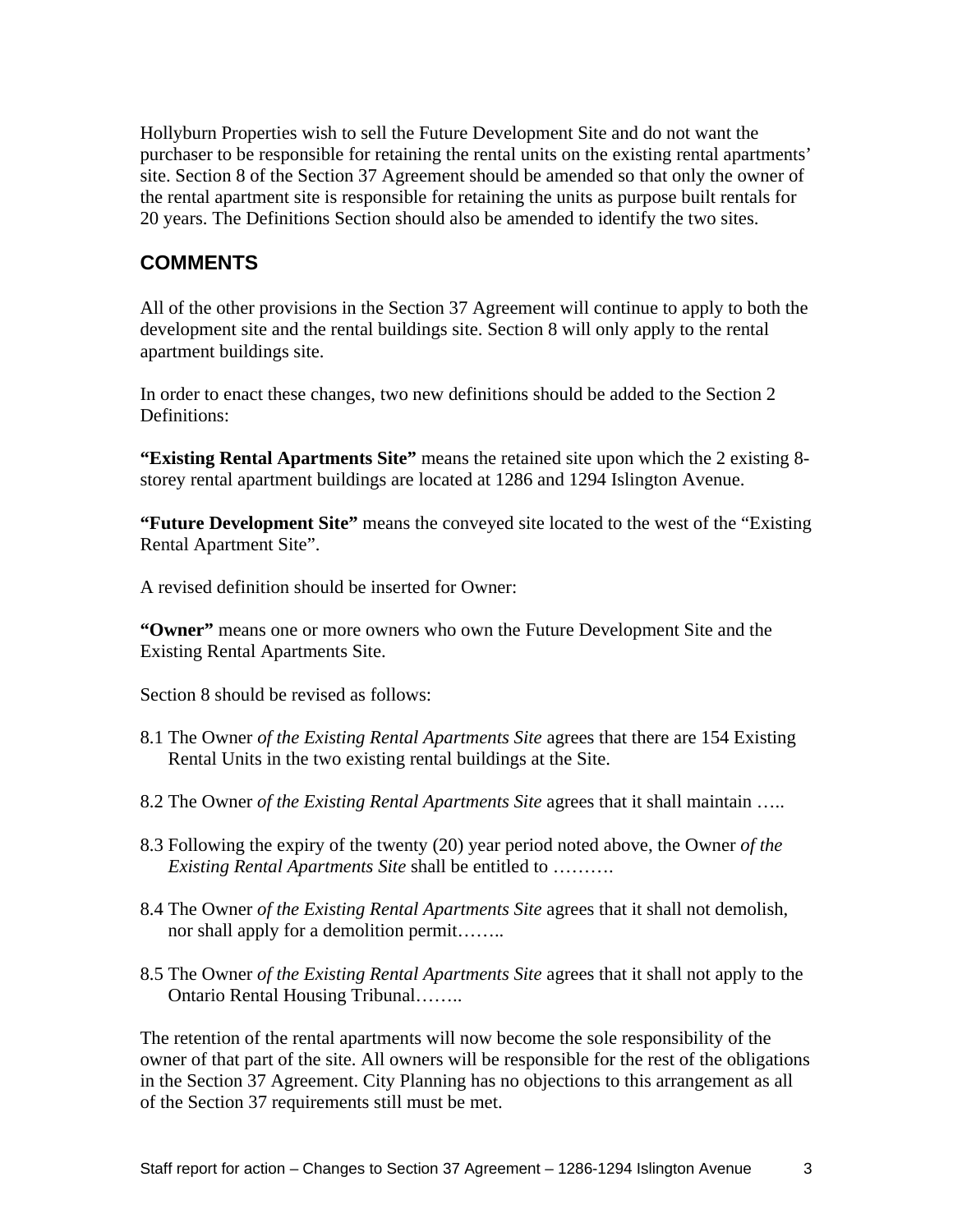These changes do not affect the Zoning By-law provisions. Notice for the agreement changes is not required.

#### **CONTACT**

Wendy Johncox, Senior Planner Tel. No. (416) 394-8227 Fax No. (416) 394-6063 E-mail: wjohncox@toronto.ca

### **SIGNATURE**

 $\overline{\phantom{a}}$  , we can assume that the contract of  $\overline{\phantom{a}}$  , we can assume that the contract of  $\overline{\phantom{a}}$ Gregg Lintern, MCIP, RPP Director, Community Planning Etobicoke York District

## **ATTACHMENTS**

Attachment 1: Site Plan Attachment 2: Proposed Revisions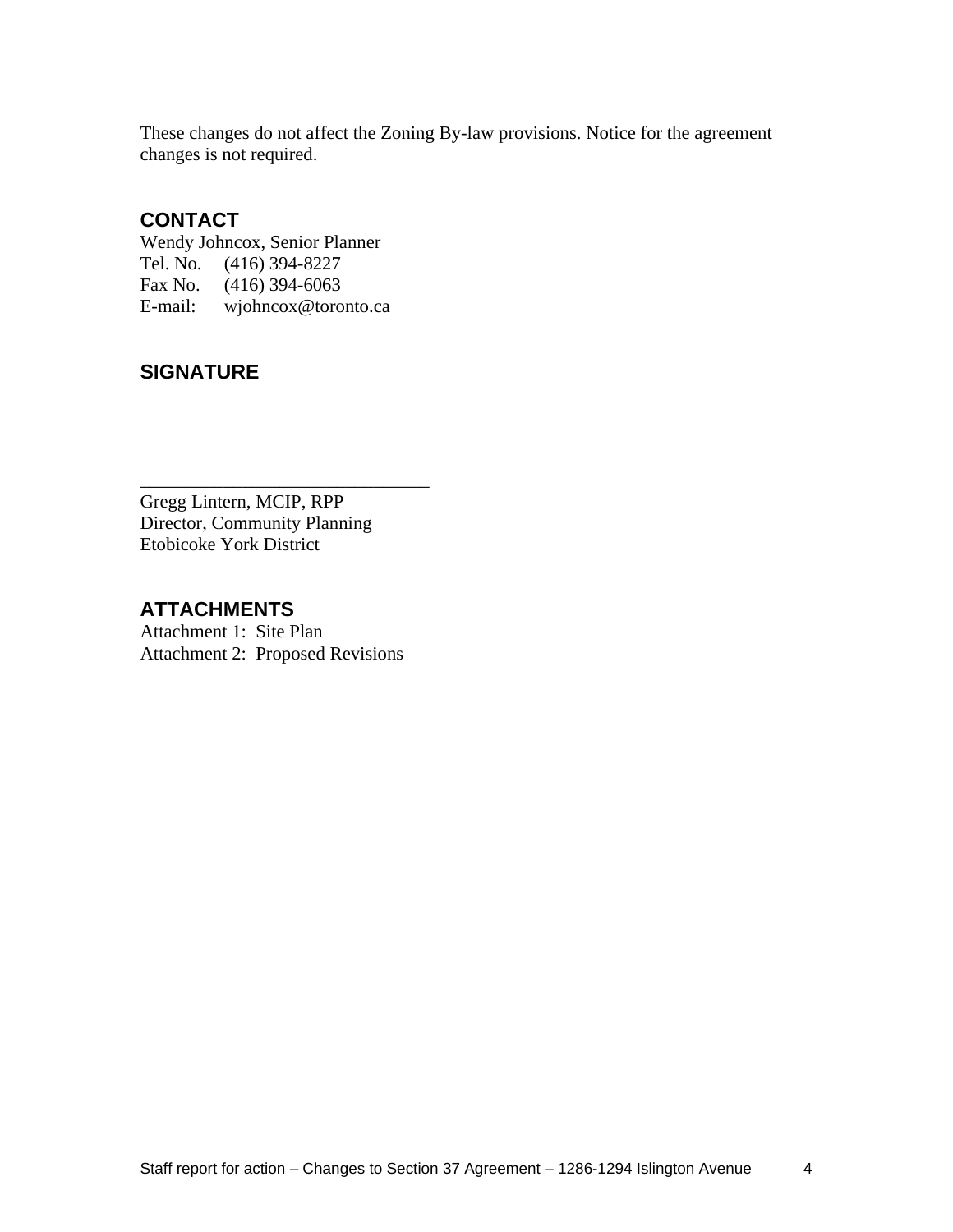